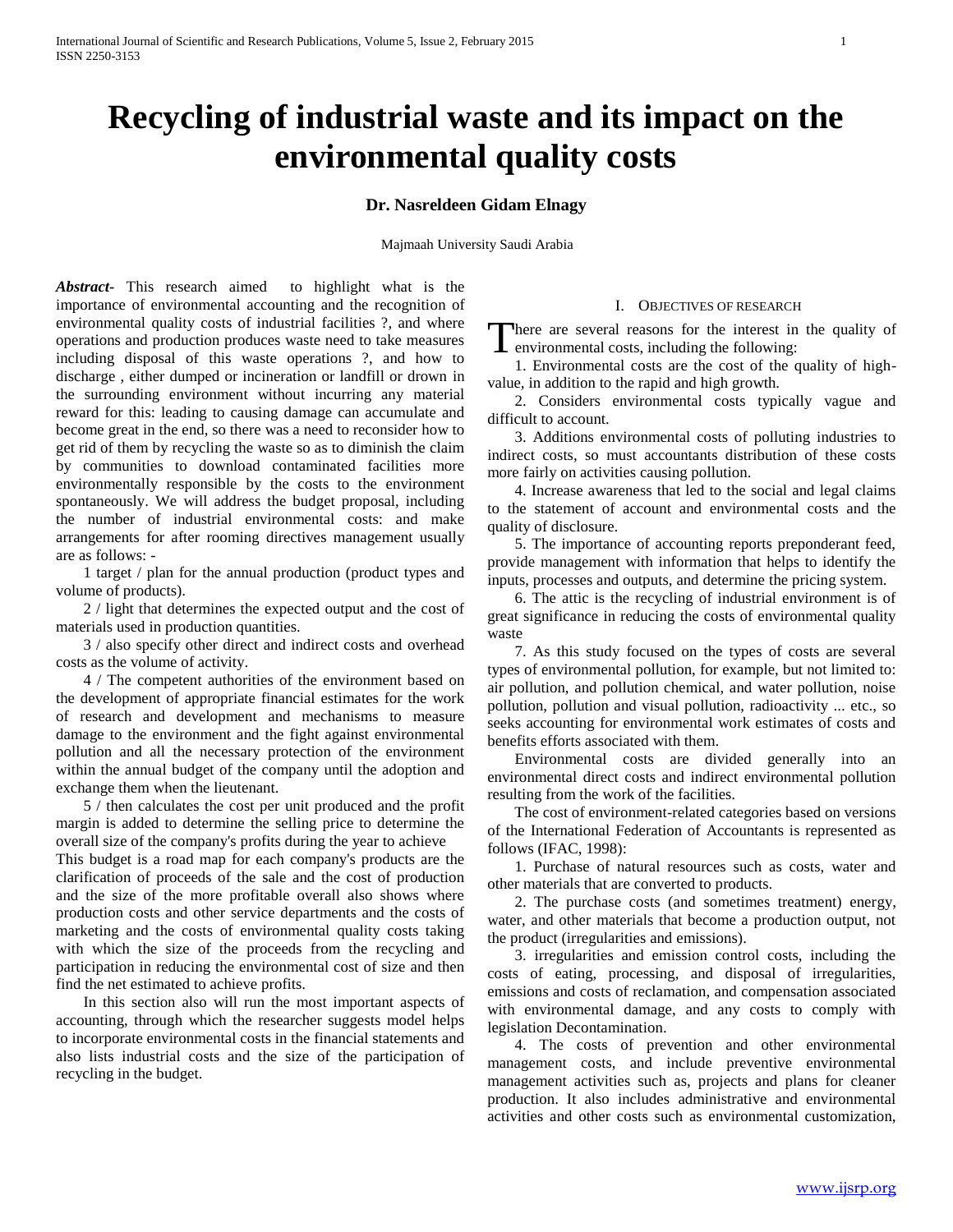systems and environmental measurement, environmental and communication, and any other appropriate activities.

 5. Research and development costs, including research and development projects related to environmental matters costs

 6. Costs less visible (less tangible costs), and include both internal and external costs associated with the matters at least visible. Examples include bear legal responsibility, and future legislation, and the company's image in front of the community.

 Also focused on this study, the objectives of environmental accounting that the pollution impact is not limited to a specific environment or even on a given territory itself, but up the whole world to cover the impact on the level of global environmental variables, for example, the ozone hole and global warming, and the erosion of tropical forests , the consumption of petroleum, and freshwater resources.

 If the environmental accounting application in enterprises including private industry - positively affect the economies of the countries and installations itself and its reputation, it also includes a statement that there are positive effects of this particular with regard to the level of productivity application. I have discovered facilities that improve efficiency in the use of energy, water and other raw materials leads not only to environmental improvements (reduced use of resources, and reduce emissions of harmful emissions), but also lead to saving money significantly, due to the decrease in the purchase of raw materials and waste treatment costs.

## II. HYPOTHESES

 1 - The concept of environmental quality costs a significant impact on the manifold on the lives of individuals within the industrial companies and thus can achieve quality by adding the yield of recycling of synthesizer's industrial environment

 2 - Accounting Measurement more convenient to measure the environmental quality involving several aspects of the costs should be taken into account. It is quantitative, financial and descriptive side. Especially in companies that practiced with negative environmental impact and clear activities

 3 - Cost accounting concepts from within the system, which must be exercised on the activity within companies Industry

#### III. SUGAR BIO PRODUCT IN SUDAN (ETHANOL PRODUCT)

 Until now, the only plant that produces bio-ethanol in Sudan is Kenana factory in White Nile State 340 kilometers south of Khartoum state, was inaugurated in the (April 2009).

 A study prepared by the Kenana Sugar Company that the productive capacity of fuel ethanol from sugar projects currently at about 110 million liters per year in the near future, will produce them Kenana alone, 65 million liters in the Sudanese Sugar Company produces 45 million liters, according to the study, «Sudan has capabilities and the potential for scientific and natural qualify because assume an advanced position in the field of global production of biofuels. And the availability of the sugar cane crop in vast areas of the country, in addition to future projects for the production of sugar, provides inputs to the industry ». And when the quantities produced, which is estimated at 110 million liters at the global product account shall be

effective contribution as Molas is within the industrial environment residues

# **Environmental cost information**

 Environmental costs as "identifying and quantifying the costs of environmental activities and supplies, and use that information in making environmental management decisions, in order to attempt to mitigate the negative environmental effects of activities and regulations."

 As well as the environmental cost information in addition to the existing cost accounting procedures, or make the registration of environmental costs is an integral part of them and customize the processes and products net worth has been referred to the environmental cost accounting as a new accounting or green accounting (Green Accounting).

 Environment when some researchers as "a system that includes all living things and the physical environment", researchers have known contemporaries environment as "the environment in which neighborhoods to live, composed of the earth, and its atmosphere, and it and the interior"

#### There were also other concepts:

 1. Environment-in-law as a "biosphere, which includes living organisms, and the promise of resources and surrounded by air, water, soil and human hosted facilities

 2. The environment in the economy as consisting of two foundations, industrial concrete element such as buildings, roads, machinery and equipment, and the element of industrial intangible such as laws and economic and political systems.

 3. Intended environmental accounting as "a system for the production of information on the environmental performance and economic unity benefit stakeholders to make decisions, and that this accounting is a satisfactory response to the need for stakeholders in the unit to the same environmental dimension Information on the one hand, and in response to the effects of legislation on the organization of activity on the other hand "it is clear from the above definition that environmental accounting system, designed to provide information about the unit or facility helps to control it, and ensure that it fulfills its responsibility towards the environment efficiently.

 4. The concept of environmental management accounting as is "that identify, collect, assess, analyze and work of the internal reporting and to provide information about the flow of materials, energy, and information related to environmental costs, and any other information relating to the adoption of environmental and traditional-making within the organization."

 5. The concept at the Fifteenth International Conference of the International Organization for Control and Auditing environmental audit as "control the implementation of environmental programs by governments, and control their response to international commitments signed by" can be environmental review includes all the control patterns, and if policies or programs to control not available, it can SAI use financial control to sow awareness of the importance of environmental issues.

 The concept of environmental pollution Environment Pollution

 1. Pollution is "corrupting the components of the environment, so that the turn of useful elements to harmful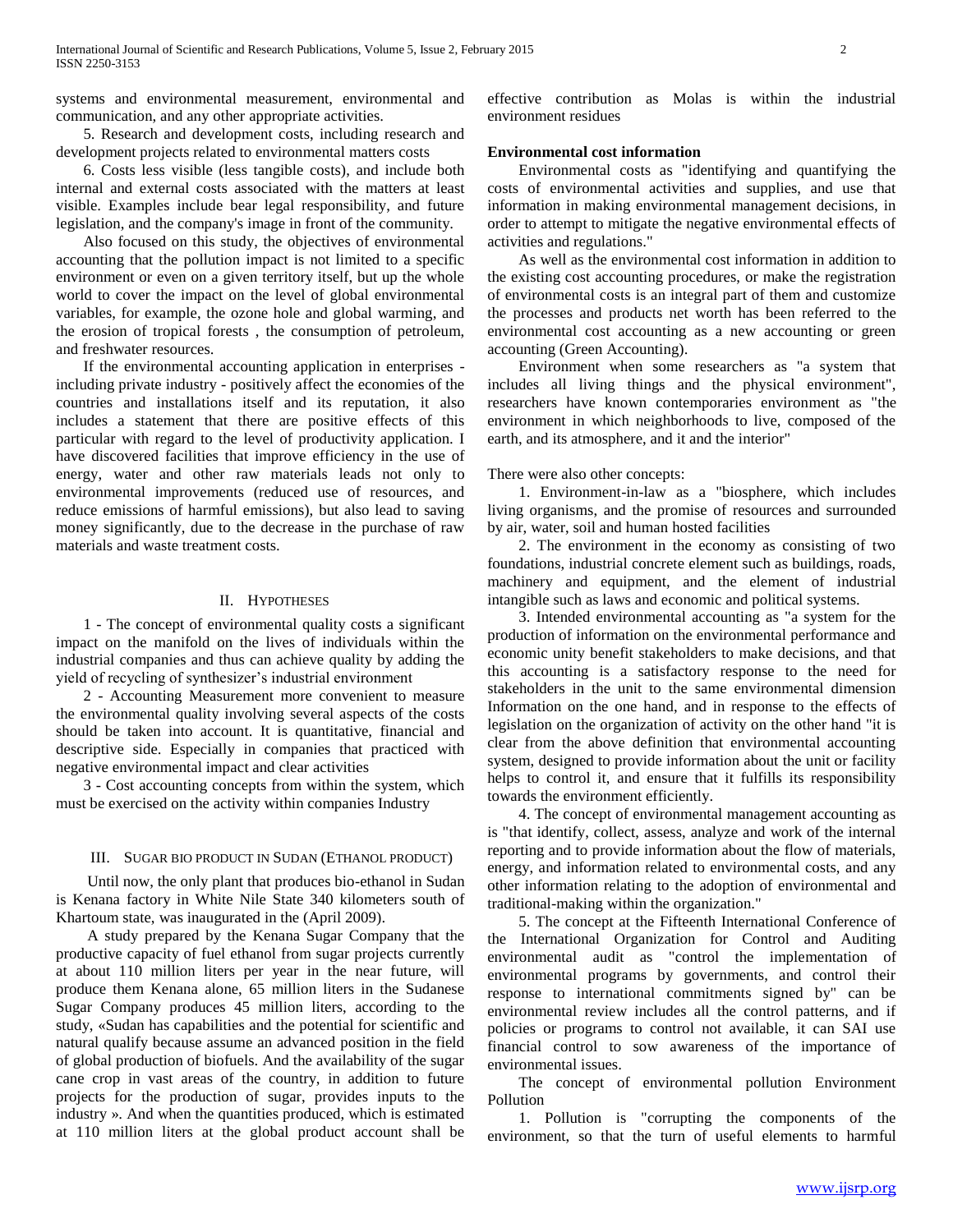elements, the impact of the loss-making in life, and often this is due to human through neglect or misuse."

 2. Pollution is "the accumulation of harmful elements and undesirable"

 3. Pollution is "the introduction of materials or energy in the environment by human and which are the cause of human exposure to health risks or harm living materials and ecosystems or damage to buildings or areas to enjoy, or interfere with the proper uses of the environment

 4. Pollution is "one of the outputs of production and consumption activities."

 (A) That the pollution is caused by materials and energy and is considered one of the outputs of production and consumption activities.

 (B) That the pollution has created a source or sources of human and therefore it represents an increase added by the human environment.

 (C) That the pollution causes effects or damage directly or indirectly, of living organisms and the aesthetics of the environment.

 (D) The seriousness of the pollution linked to the vast human resources and ecosystems its effects.

 (E) That the pollution is not subject to control parties damaged, but can be subject to the control causing the pollution or third party activities (such as government).

 And it can be for the researcher to know the pollution that cause a change in the environment that surrounds the organisms by nature and by the daily human activities which lead to some output that do not fit with the place in which the organism lives and lead to the emergence

Third: The sources of environmental pollution

 Ecologists believe that the pollution sources and are intended to factors that are emitted from volcanoes and natural gas, which is made up in the air and gas

 First Source: natural factors, the naturally occurring ozone, dust, and other natural resources, and with no income for a person out.

 The second source: human factors, the factors that have rights is the main reason for the creation of pollution and ecological imbalance in the balance by the irrational use of the components of the ecosystem, and the impact of human factors on the environment in general and air pollution has increased particularly after the Industrial Revolution.

The effects of environmental pollution and risks

 1. Increase the curative and preventive expenditures, and low GNP.

 2. The impact on natural systems agricultural and fisheries productivity

 3. The destruction of resources (such as soil, forests and water), the impact on the availability of economic resources and economic activity of the individual.

Social effects of environmental pollution:

1. Damage to public health.

 2. uneven distribution of welfare where the damage is done and the biggest burden on low-income groups, and the damage caused by environmental pollution and destruction of humans,

plants and animals, are not taken into account as one of the elements of well-being

 3. The low visibility and thus the high proportion of incidents by - and treatment of this leads to an increase in industrial lighting costs.

 Increase the costs of cleaning and repairing the damage to buildings and real property

## IV. RECYCLING OF INDUSTRIAL WASTE AND ITS IMPACT ON THE ENVIRONMENTAL QUALITY COSTS

 Recycling of industrial wastes exist since ancient in nature, industrial wastes are food for some animals

 Since that identified the communities to environmental problems, many countries have taken action to recover the waste, as well as limit the spread of hazardous waste,

1. - Protect natural resources

2. - Create new jobs

 3. -Protection of Nature and the economy in the raw materials.

However, there are also downsides, such as

 The cost of labor: as industrial waste conversion, requires sorted by the quality of the conversion, glass materials, glass.... etc.) and thus into the hands of many working, and even if there is an initial screening by the population (i.e. specialized containers to throw some kind of waste), the second count in necessary to get a good sort of the types of waste audit centers (plastic, glass, etc.). The additional burden for this process is usually the responsibility of municipalities and local communities, and thus the need for a fee to throw some waste.

 Industrial waste management is monitoring and collection, transportation, processing and recycling of process or dispose of industrial waste, commonly used this term for the waste produced by human activities, states in this process and are to mitigate the negative effects of waste on the environment, health and general appearance. This process is also used to get the resources and the recycling, can include waste solids, liquid and gaseous radioactive materials processing

 Waste treatment between developed and developing countries, and between urban and rural areas and between residential areas and industrial zones vary.

 Non-hazardous waste treatment or population in major urban areas are usually the responsibility of the local government authorities, while the non-hazardous industrial and commercial waste treatment are usually the responsibility of the waste generator any product.

# Recycling steps

 Waste sorting: is the most important stage in the recycling where required to obtain a good quality of industrial materials well screening for domestic and commercial waste; because this material loses its properties in the event of presence of impurities than other types of materials, and requires sorting big labor, including creating many job opportunities.

 The industrial waste collection and sorting in many ways, including: assembled houses, shops and sell them to the nearest scrap, or to the buyer of scrap roaming the streets, or collected by scavengers in garbage dumps.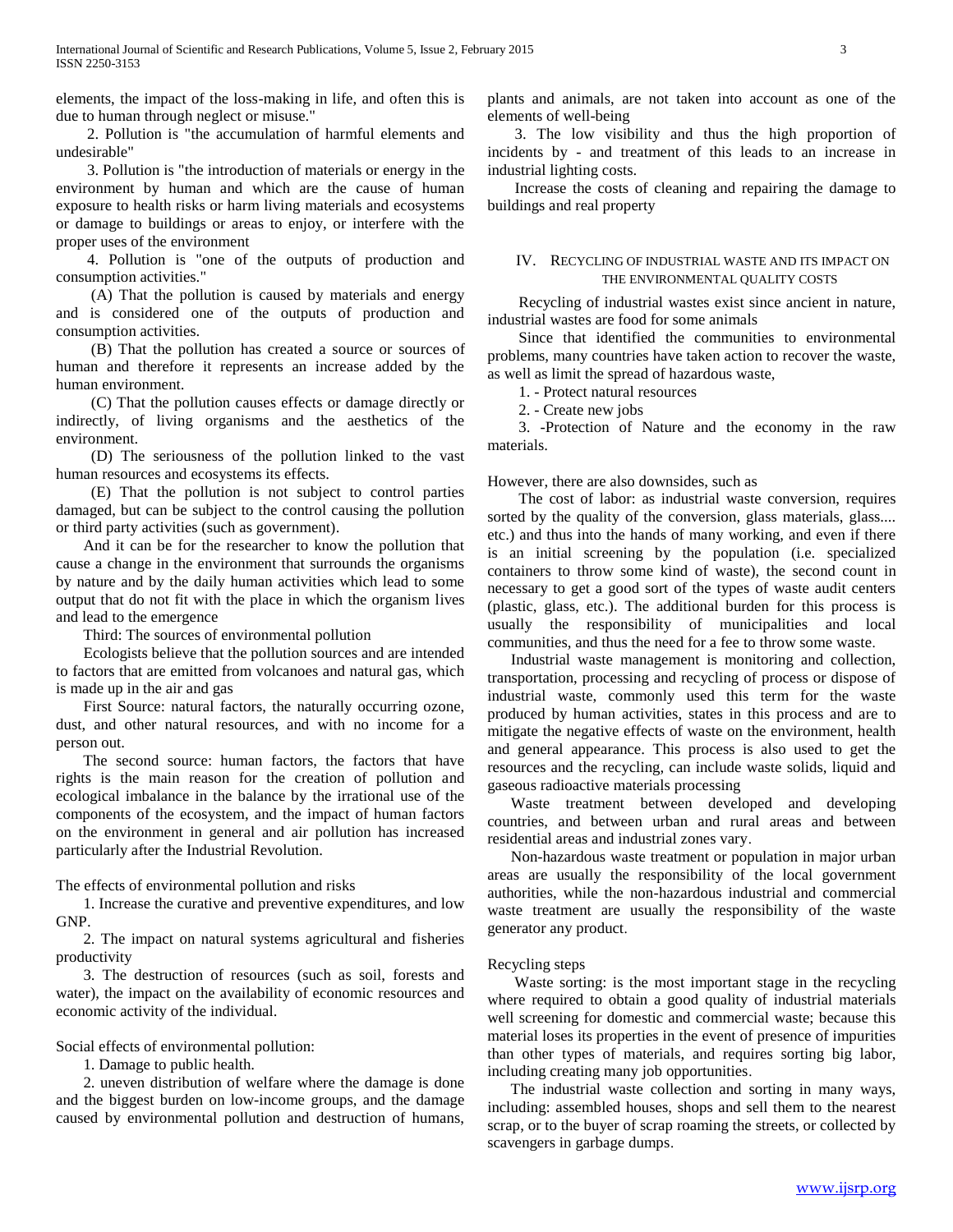Washing: Wash industrial materials are textured caustic soda, or liquid soap plus center

 The hot water, where recycling requires that the material be free of industrial fats and oils and UFOs.

 Waste Management - is the control and collection, transportation, processing and recycling of process or waste disposal countries in this process and to mitigate the negative effects of waste on the environment and public health and appearance. This process is also used to get the resources and the recycling, can include waste solids, liquid and gaseous radioactive materials processing.

 Waste treatment differ between developed and developing countries, and between urban and rural areas and between residential areas and industrial zones

## Re-biological waste recycling

 Is the process of recycling organic materials such as plant and food waste and paper products, it can be recycled into compost and biological which is used in the biodegradation processes in agriculture. Gas output from this process is methane gas which is used in the emitted power. The purpose of this process is to accelerate the decomposition of organic materials. Biodegradation different ways there are aerobic and anaerobic There hybrid routes between the two previous methods.

 Energy recovery process in Germany: direct waste can be used for fuel can also be re-processed to obtain another type of fuel.

 The conversion of solids, liquid and gas-to-energy through steam generation and thermal transformation and turbines. It can also be carbon.

#### Waste minimization to reduce consumption

 The most important way to reduce waste is to reduce the production of these wastes, including the use of used products, and repair broken instead of buying new ones, and the use of the bags are multi-use cups instead of plastic and disposable, and the design of products by producers a way to facilitate recycling.

The most important way to reduce waste is to reduce the production of these wastes, including the use of used products, and repair broken instead of buying new ones, and the use of the bags are multi-use cups instead of plastic and disposable, and the design of products by producers a way that facilitates recycling Waste of collection and transportation

 Methods of waste collection between cities and states vary, and this service is often provided by local or by the private industrial sector and government authorities. In Australia the government follow the method of waste collection by the way is

provided for each home three garbage containers: one for the materials recyclable and one for organic materials and one of general waste.

 In Europe in buildings where there are channels of garbage to pay down the buildings where there is a large content of garbage called this method

 In Canada, the government follow the method of waste collection by the way also apply three garbage container system in most areas

 In Taipei, the government is imposing taxes on household waste volume and achieved this way in order to minimize the volume of waste in the country

## **Awareness and education**

 Education and awareness in the field of waste processing is constantly growing because of the accumulation of waste, air pollution and the hole of the ozone layer and the depletion of natural resources and emitting poisonous gases and the spread of rodents in the accommodation, so it was declared, which carried out a number of universities through the establishment of good administrative Studies environment and programs waste.

 Several ways to retrieve useful materials from solid waste and re-use them are available, and these ways: magnetic sorting where waste placed on the conveyor belt is exposed to a magnetic material to attract removable magnetic attraction metals. And sorting antenna where waste is isolated by density and size, and throw the waste into the air to be isolated similar materials by tossing distance. As well as the waste is isolated as components for remanufacturing after composting, where old cars returned to the iron and steel factories, broken glass to glass factories, timber plywood factory, old papers and waste cellulosic to the paper mill, plastics waste into plastics factory, aluminum cans, and waste membership to the unit power generation and bio-conversion (compost). And can take advantage of waste grease in soap and candles and lubricating oil industry. It follows from the bones, grease, feathers after being processed as food for animals. And can take advantage of cutting home furniture in large-size re-use and transport by specialized companies or individuals.

 Waste retrieval or recycling existing since ancient in nature, wastes some organisms are considered food and other living organisms, has practiced human waste retrieval process since the Bronze Age, where he dissolves the metal material to be converted into new tool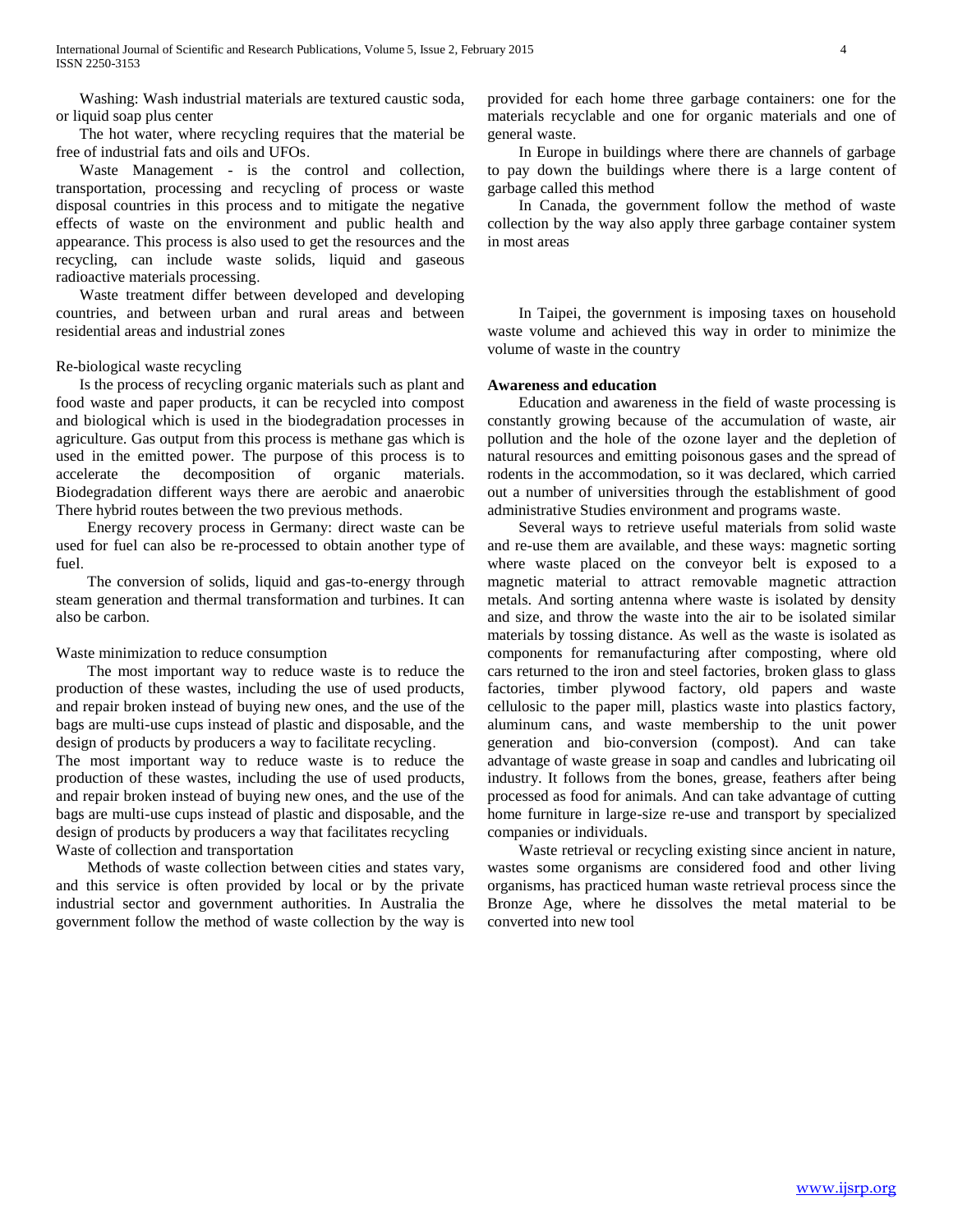## ISSN 2250-3153

| The scope of activity                                                                                                                                                                                            | Activity                                                                 |  |
|------------------------------------------------------------------------------------------------------------------------------------------------------------------------------------------------------------------|--------------------------------------------------------------------------|--|
| Required to obtain permits and approvals for the production of products that<br>have environmental impacts, but within the limits of legal allowances efforts                                                    | Obtaining permits and<br>approvals                                       |  |
| Efforts and resources necessary to provide those responsible for the operation<br>of pollution control devices individuals, as well as spare parts and other<br>supplies to complete the maintenance operations. | Operation<br>and<br>maintenance<br>of<br>pollution<br>control<br>devices |  |
| Efforts to measure and test the waste or the result of operations and analysis to<br>make sure no water, air, waste or polluting emissions pollution.                                                            | Measure the degree of<br>pollution                                       |  |
| Efforts and resources necessary to train workers to deal with the degree of<br>contamination and provide training materials and training places                                                                  | Training                                                                 |  |
| Efforts to store harmful and flammable solid waste and compressed gases and<br>measure materials storage areas until the disposition, as well as the disposition<br>of the emissions that harm the environment   | Waste<br>storage<br>and<br>disposal                                      |  |
| Efforts are needed to develop environmental plans and resources                                                                                                                                                  | Environmental planning<br>activities                                     |  |

 Notes from the previous figure that the performance of each activity of the previous activities involves taking some kind of expenses or cost for this activity, and therefore must strive for environmental costs reduced by excluding activities that do not add value to the product, but environmental damage occur classification of environmental activities that add the value of the product

| The project |                | The            | local          | Statement                                   |
|-------------|----------------|----------------|----------------|---------------------------------------------|
|             |                | Environment    |                |                                             |
| Partial     | Total          | Partial        | Total          |                                             |
|             | $\times$       |                | $\times$       | $A /$ financial cost of the damage          |
|             | $\times$       |                | $\times$       | The cost of equipment                       |
|             | $\times$       |                | $\times$       | The cost of buildings                       |
|             | $\times$       |                | $\times$       | Agricultural crops damaged                  |
|             | $\times$       |                | $\times$       | Has a production capacity                   |
|             |                |                |                | Lost livestock                              |
| <b>XX</b>   |                | $\times\times$ |                | The total cost of the physical damage       |
|             |                |                |                | B / human cost of damage                    |
|             | $\times\times$ |                | <b>XX</b>      | Remedial costs                              |
|             | $\times\times$ |                | $\times\times$ | Manpower costs pinned in the treatment      |
|             | $\times\times$ |                | XX             | period                                      |
|             | <b>XX</b>      |                | XX             | Early delegation costs                      |
| <b>XXXX</b> |                | <b>XXXX</b>    |                | The total cost of human damage              |
|             | $\times\times$ |                | $\times\times$ |                                             |
|             |                |                |                | C / Total depreciation environmental assets |
|             |                |                |                | The<br>total<br>cost of environmental       |
| <b>XXX</b>  |                | <b>XXXX</b>    |                | processes                                   |

# **Environmental cost Processes report**

 Researcher finds that the cost of operations Environment Report includes the following:

 A) Accounting information and data relating to cost being borne by each of the project and the surrounding environment as

a result of the exchange of environmental processes among themselves.

 B) What endures the project of human and material damage during production processes, either cost described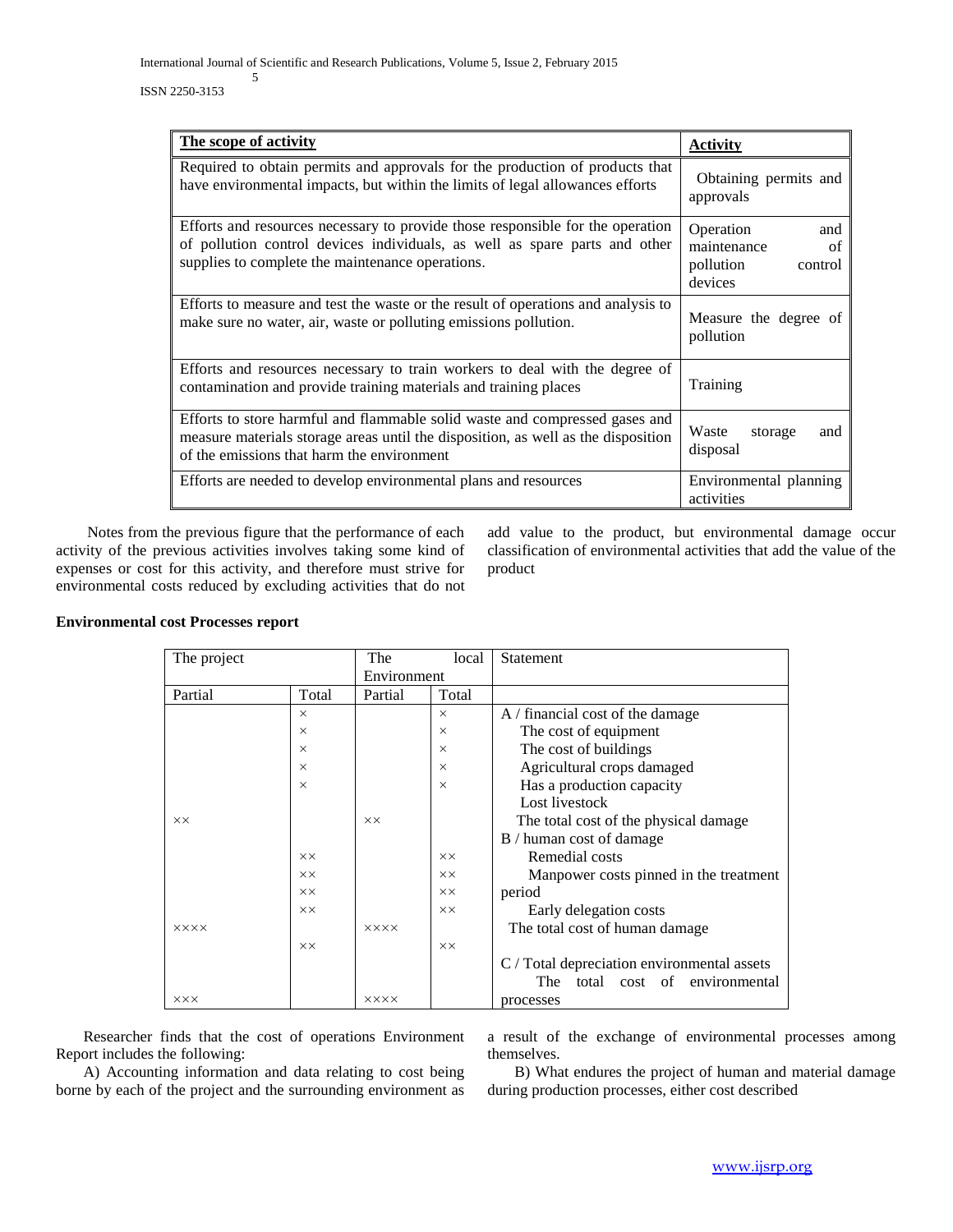In the box to the environment surrounding environment are for the value of the societal burdens share the wealth and property of other parties and may be caused by the project.

 A) The depreciation environmental assets, contain premium annual depreciation of machinery and equipment protection software environment. Through experiments that there could be a net or environmental return and

| Net economic profit           |            | $\times$ $\times$ |                   | Internal environmental costs      | Xx                |                   |
|-------------------------------|------------|-------------------|-------------------|-----------------------------------|-------------------|-------------------|
|                               |            |                   |                   | Physical damage                   | $\times$ $\times$ |                   |
|                               |            |                   |                   | Human damage                      |                   |                   |
| Provided in the environmental |            | $\times$ $\times$ |                   | Depreciation environmental assets | XX                |                   |
|                               |            |                   |                   |                                   |                   |                   |
|                               |            |                   | $\times$ $\times$ | Net economic profit               |                   |                   |
| external costs                |            |                   |                   |                                   |                   |                   |
|                               |            |                   |                   | External environmental costs      | $\times$ $\times$ |                   |
| In physical damage            |            |                   |                   | Physical damage                   | $\times$ $\times$ |                   |
| In human damage               | <b>XXX</b> |                   |                   | Human damage                      | Xx                |                   |
| Net Loss environmental        | Xx         |                   |                   |                                   |                   | $\times$ $\times$ |
|                               |            |                   |                   | Net yield environmental           |                   |                   |

# **List (report) the results of Environmental Processes for the period Ended**

 This figure above researcher believes that the impact of the investment costs of Environmental financial statements published information considered financial statements published the most important tools and means of communication accounting where are all the way delivery of information and data on business projects for the owners attention of the shareholders, creditors and lenders or bondholders government and relevant bodies (such as taxes)

 The accounting disclosure about the performance of economic units in the field of protecting and conserving the environment (and sometimes called social disclose) must be in the form of lists, reports and attachments provide information about the financial position and income-generating activities pollution control budgets estimated capital and operating these activities reports of these activities, the proportion of investment spending and operational and the company's net income. Disclosure Social Corporate Social Disclosure can be defined as the provision of financial information and non-financial related to the interaction of the organization with the physical and social environment either mentioning within their annual reports or special events With details about the environment in kind Physical Environment, energy, human resources, products and issues related to the community and through the studies it is clear that the obligation to disclose Responsibility environmental highest in the United States and Britain.

 As measured by the accounting disclosure about the environmental performance of companies in the field of pollution control and contain information on the expenses and the costs and performance indicators activities required to combat environmental pollution and disclosure in the form of lists and reports supplement or attachments annual company financial statements, and must include the disclosure of the following:

 1) Financial statements to separate the activities of pollution control.

 2) Discretionary budgets for capital and operating costs and expenses of running anti-pollution activities.

 3) A statement of the kinds of production of harmful residues and maximum rates of contamination.

 4) A statement of the issues uploaded on the company by those affected by the pollution.

 5) Social performance report of the activities of pollution control.

 6) A statement of the expected environmental obligations as a result of environmental pollution and the estimated costs to contend with the details of the current and capital.

 7) A statement of the company's activities in the field of pollution control.

 8) A statement of the proportion of spending on pollution control activities to the total capital of the company expectations.

 9) A statement of operating expenses for the activities of pollution control to the net income of the company.

 The financial statements include the company's environmental cost data (private investment) achieves utilitarian financial statements and this information available utilitarian if the following conditions are met:

 1) The decision-maker's ability to trade-offs between different decisions.

 2) to be a trade-off between decisions based on the expected utility.

 3) Taking into account the value of the expected probability of benefits.

 4) decisions that are arranged according to their utility for the decision maker because the investment costs directly related to environmental sustainable development.

 Researcher believes that the most important ingredients of disclosure about costs environment of the facilities and the most comprehensive disclosure requirements:

 1. minute metrics that identify environmental costs to get to the complete picture, and qualitative characteristics that provides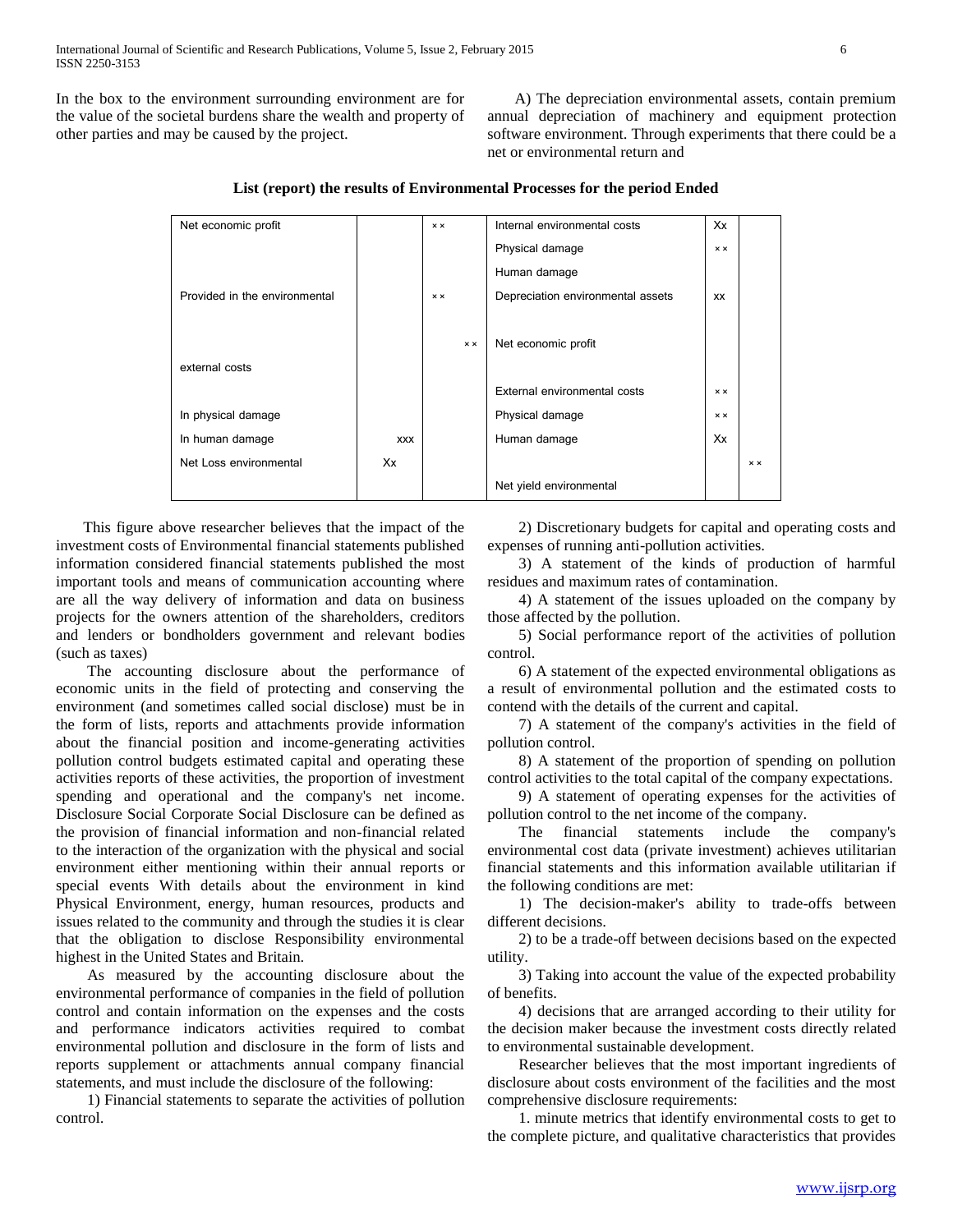all aspects related to environmental performance and accurate information for the programs and plans of information and the size of the implementation aggravated even more credibility.

and during operation and explains all the expenses of environmental performance and environmental disclosure is detailed for each facility services to the environment..

 2. always be a report explaining the plan to target established for each environment since the costs of construction

| Environmental costs of industrial company |              |                |     |                                                   |       |
|-------------------------------------------|--------------|----------------|-----|---------------------------------------------------|-------|
| Amount                                    | The          | Implementation |     | Data                                              | S. No |
| disbursed                                 | amount       | details        | and |                                                   |       |
|                                           | invested     | effects        |     |                                                   |       |
| Xxx                                       |              |                |     | Environmental costs to reduce<br>the              | $-1o$ |
|                                           |              |                |     | environmental impacts resulting from              |       |
|                                           |              |                |     | the production and activity of the service        |       |
|                                           |              |                |     | Details 1/2 the cost of environmental             |       |
|                                           |              |                |     | protection / total cost of the environment        |       |
|                                           |              |                |     | 3 / trading cost of resources                     |       |
| Xxx                                       |              |                |     | The cost of the environment in the first          | $-2$  |
|                                           |              |                |     | production, etc. -                                |       |
| <b>Xxx</b>                                |              |                |     | Environmental<br>and<br>other<br>costs            | $-3$  |
|                                           |              |                |     | administrative activities                         |       |
| <b>XXX</b>                                |              |                |     | Environmental costs in research and               | $-4$  |
|                                           |              |                |     | development -                                     |       |
| <b>XXX</b>                                |              |                |     | Environmental costs in social activities          | $-5$  |
| <b>XXX</b>                                |              |                |     | Costs of environmental damage -                   | -6    |
|                                           | <b>XXXXX</b> |                |     | Total amount invested during the period           | 7     |
| Xxxxx                                     |              |                |     | Total<br>$\sigma$ f<br>research<br>amounts<br>and | 8     |
|                                           |              |                |     | development for the period                        |       |
|                                           | <b>XXXX</b>  |                |     | Return value of item 1.3                          | 9     |
| 14,100,000                                | Xxxx         |                |     | Return value of item 2                            | 10    |

| Proposal to add revenue Investment environmental and recycling industrial environmental costs |  |  |
|-----------------------------------------------------------------------------------------------|--|--|
|-----------------------------------------------------------------------------------------------|--|--|

 The figure shows preventive environmental costs to prevent environmental pollution including water, air, noise, odors and soil, climate change and other environmental change after obtaining the final outcome of the list of environmental costs and the grounds revenues Investment environmental and recycling and other revenue, add this result to the list of gains and losses

## V. THE RESULTS

 This research concluded that a number of results on the basis of the application of environmental quality cost accounting and moving here to the concept of environmental accounting year and the concept of threads to more privacy in this area, namely: the recognition of cost and environmental how the accounting treatment of these cost and reporting.

 This research consider the benefits of implementing environmental costs of the quality of accounting at the multistakeholder, whether internal or external increasing attention to the environmental performance of the facilities, and examples of the owners of internal interests, staff and in particular those affected by pollution directly in the work environment, either

external stakeholders, for example, does not limited to, the communities that are affected by local pollution, and groups interested in environmental activities, government agencies and regulators, along with the investing public

#### VI. RECOMMENDATIONS

 1 / To be industrial wastewater resulting from the sugar industry water treatment specifically as an example of agroindustries and the remnants of Ethanol as one of the industry to recycle waste and utilized in any of agriculture as it is now in Brazil and other countries.

 2 / The use of the remnants of the food industry and turn it into animal feed. And processing of farm waste in industrial companies

 3 / Processing of agricultural waste to produce economic returns products such as wood panels and paper

 4 / More efforts and spend money to protect the environment and also mandated to address the environment from pollution and chapters, and future costs of plans and programs for the future and planning and the costs of training for workers in the field of